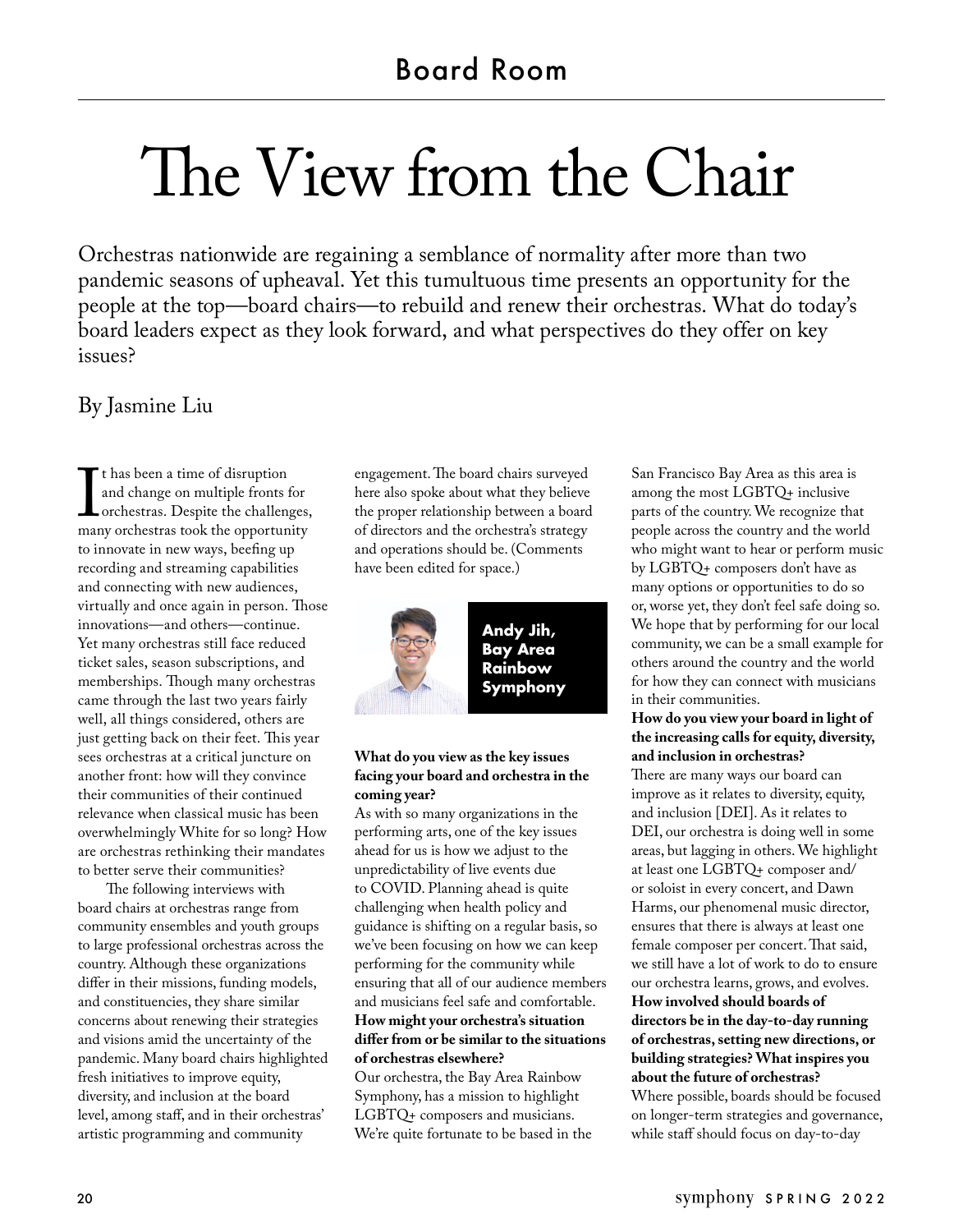operations. That said, the reality for every orchestra is different. I don't think there's a one-size-fits-all answer to this question, as it varies depending on the specific orchestra and what their goals and challenges might be. Our board historically had been focused on dayto-day operations, but we're gradually shifting the board's energies and focus to longer-term strategies.



# **Luis Avila, Grand Rapids Symphony**

#### **What do you view as the key issues facing your board and orchestra in the coming year?**

One of the key issues facing our symphony is going to be audience participation. Audiences are slowly coming back but have not quite reached a pre-pandemic level. While initial numbers are promising, it is going to be a while before we see full halls at every performance. This will require orchestras to adjust their budgets to meet lower ticket sales, without compromising artistic integrity or long-term infrastructure. **What are the critical issues facing orchestras now?**

Perhaps the biggest challenge will be attempting to achieve pre-pandemiclevels of programming and operations, but without the same level of community engagement or funding as in prior years. This is not unique to symphonies, but to arts organizations in general.

#### **How might your orchestra's situation differ from or be similar to the situations of orchestras elsewhere?**

The Grand Rapids community has a longstanding history of strong philanthropic support of the arts, and specifically the symphony. While recovery will not be without some challenges, I believe that our community will rise to the challenge as it has numerous times before.

#### **How do you view your board in light of the increasing calls for equity, diversity, and inclusion in orchestras?**

Our board has been clamoring for an increased focus on diversity, equity, and inclusion [DEI] for some time now. As a result, leadership has made

DEI a central focus at all levels of the organization, whether that's on the artistic side—choosing composers, directors, and performers of historically underrepresented communities or performing free concerts in the community or being intentional about diversity in recruiting and retention. I'm proud to say our board is increasingly representative of the community we serve.

#### **How involved should boards of directors be in the day-to-day running of orchestras, setting new directions, or building strategies? What inspires you about the future of orchestras?**

Some orchestras require deeper, more hands-on involvement from their boards, while others have a robust leadership structure where board members serve more in a governance capacity. At the Grand Rapids Symphony, we have an executive committee that is active in operations, while the larger board helps with the big picture and strategic planning.

I believe that the pandemic, coupled with a nationwide focus on DEI, has forced orchestras to think critically and creatively about their future. The symphony world as a whole has been stagnant for too long. I am inspired by the fact that we are seeing younger and more diverse audiences not only attending concerts but taking active leadership roles. The future of our industry is in good hands.



# **Patti Look, Hawaii Youth Symphony**

## **What do you view as the key issues facing your board and orchestra in the coming year?**

Building back our services to prepandemic levels presents both opportunities and challenges. On one hand, we've learned how to be responsive and adaptive to the changing needs of our community—but as we move forward, we face complex considerations. With programming, partnerships, and fundraising all evolving, how will we now choose what to keep between the new and the old, the different and the familiar?

#### **What are the critical issues facing orchestras now?**

Opportunities for encouraging support of the arts have been disrupted as a whole, given the limitations placed on traditionally shared experiences. It will be crucial for us and other orchestras to build strategic partnerships with organizations in and beyond music. Doing so will help us to individually, and collectively, advance the roles that music plays in our communities.

## **How might your orchestra's situation differ from or be similar to the situations of orchestras elsewhere?**

Although Hawai'i is unique in that we are an island archipelago, the situation of being a major arts organization that serves remote and rural populations is common to many orchestras. Because this makes "run-out" concerts difficult, we instead fly young musicians from our neighboring islands to Oahu for weekly rehearsals and lean on Zoom for other activities. Our distinct geography also opens opportunities for us to collaborate with orchestras in Asia and the Pacific Rim. **How do you view your board in light of the increasing calls for equity, diversity, and inclusion in orchestras?**

EDI work is important and always a work in progress. We are striving for our board to reflect the communities in which we serve. Presently, our board is made up of 17 individuals of Asian American, Pacific Islander, Caucasian, and blended backgrounds, and all our officers are women.

**How involved should boards of directors be in the day-to-day running of orchestras, setting new directions, or building strategies? What inspires you about the future of orchestras?** Hawaii Youth Symphony has a bold vision to "Make Music A Right"—which is incredibly inspiring to me, because imagine what our world will be like if every child played an instrument! Our entire organization, from board to staff to stakeholders, is galvanized to play a part in advancing access to music education. The board is very involved when it comes to developing the strategic and community connections vital for realizing this vision, and we confidently trust our President Randy Wong and his team to manage and run the organization's dayto-day operations.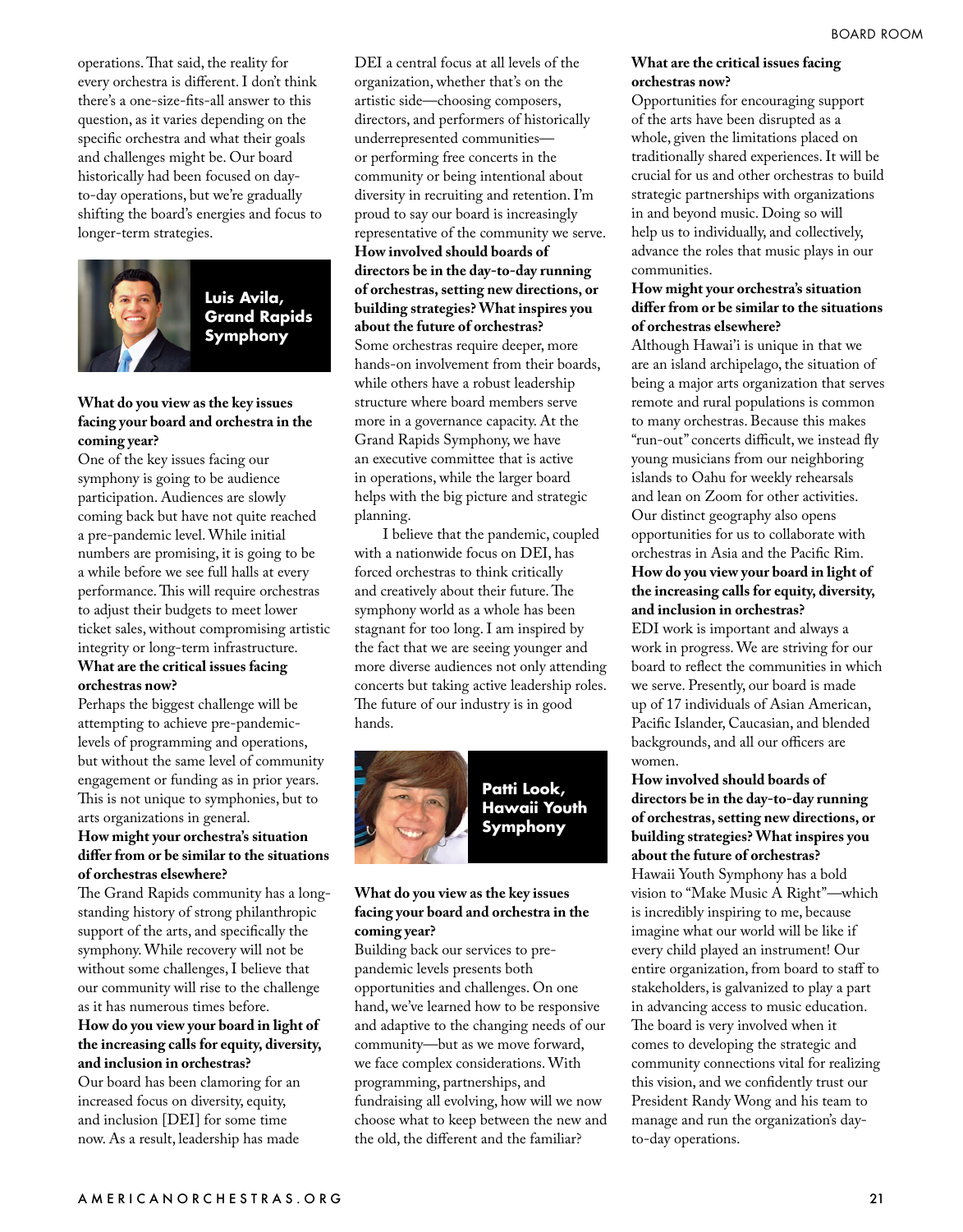

**Leslie Lassiter, Los Angeles Chamber Orchestra** 

#### **What do you view as the key issues facing your board and orchestra in the coming year?**

The different [coronavirus] variants that's in the background as we think about next year. We don't have our own hall. We play at various venues around Los Angeles, and during COVID, that was a good thing because it gave us more flexibility. We didn't have to worry about paying the costs of owning our own home. But as we started to reopen this year, in many cases that made it harder because we had to scramble to find space, and everybody had different rules.

We're focused on how to improve diversity on our stage and in our audience. We can do things in the short run, but it's a long-term problem that all of us in the music world need to work on. Having more musicians of color is going to take time. It's not inexpensive to become a world-class violinist. It takes a lot of training and investment. The foundations, the government, and all of us with orchestras are going to have to work together over the long term to fix the problem.

One of the things that we did very well on [during the pandemic] is donations. Our supporters were extremely generous. Will that continue? We had the same help as most orchestras did from the state and federal governments. But we have not returned to the same levels of programming that we had. Do we go back to our full slate of concerts?

#### **Can you expand on the challenges of not having your own concert hall?**

When you don't have your own hall and raise long-term funding from donors, it's harder for them to conceive of what they're giving endowment money to. When you have a hall, you can understand the bricks and mortar and what your money is going to.

**How involved should boards of directors be in the day-to-day running of orchestras, setting new directions, or building strategies? What inspires you about the future of orchestras?**

I see our job as directing the strategy of our organization. We have to hire the best executive director that we can and give him or her all the help that we can. When boards start to get too involved in the minutiae, it's not a good thing. We have a small board and a small staff, so we probably get involved in more day-today activities than a huge orchestra, and that's okay as long as the staff feels that it's helpful. Being the chair of the board of this orchestra has been a wonderful experience. I wish more people would serve on boards. Making more music available to the public is an important mission.



**Bernard Jaffe, Louisiana Philharmonic Orchestra**

## **What do you view as the key issues facing your board and orchestra in the coming year?**

There are three critical issues, and I am sure that they are the same ones all orchestras are facing now. First is restoring audience size, which relates directly to income, and regaining all our loyal audience members plus new ones to compensate for those we lost temporarily as a consequence of COVID. Second is getting all our musicians comfortable playing with their colleagues who cannot be masked during rehearsals and performances. Third is the urgent need for further diversification and greatly expanded community involvement and impact. One difference, which we are quite proud of, is that the LPO was able to function during the COVID pandemic without furloughing any musicians or staff.

#### **How might your orchestra's situation differ from or be similar to the situations of orchestras elsewhere?**

The concerns mentioned above are pretty universal, but the mechanisms for the Louisiana Philharmonic to solve them are rather different because of our unique governance structure. The LPO is musician-owned, and the musicians have a much greater voice in dealing with problems than in most American orchestras. Despite the structure, the

board, the staff, and the musicians work closely hand-in-hand to deal with concerns and make long-term plans. **How involved should boards of directors be in the day-to-day running of orchestras, setting new directions, or building strategies?** 

Boards should have little to do with the day-to-day running of orchestras, but must be intensely immersed in future planning, fundraising, community involvement, and orchestra development and prosperity.



# **Anthony L. Bucci, Pittsburgh Symphony Orchestra**

## **What do you view as the key issues facing your board and orchestra in the coming year?**

The biggest issue is uncertainty. Will the pandemic fade or resurge? When will audiences feel comfortable returning in their previous numbers? Will they return in their previous numbers? We need to grow our audience. What will we need to do differently with how we present, what we present, and to whom we present? How do we ignite innovation in a staid industry? How do we pay for innovation and testing while our budgets are strained by the pandemic? At the same time, we need to embrace the idea that crisis can fuel creativity.

#### **What are the critical issues facing orchestras now?**

The industry needs more hard data. We are in a data-driven world, and we continue to talk about ethereal values. Our pitch about our value to our communities has to be substantiated with data.

The continuing decline of the subscription base in a more transactional world demands that we "sell" our product more. Our marketing concepts need to adapt to this. Budget challenges could lead to cost-cutting that can affect the quality of our product. We must avoid "good enough." Finally, the industry isn't doing enough collectively to advance the art form. We should have a national campaign to re-ignite interest. **How do you view your board in light of**